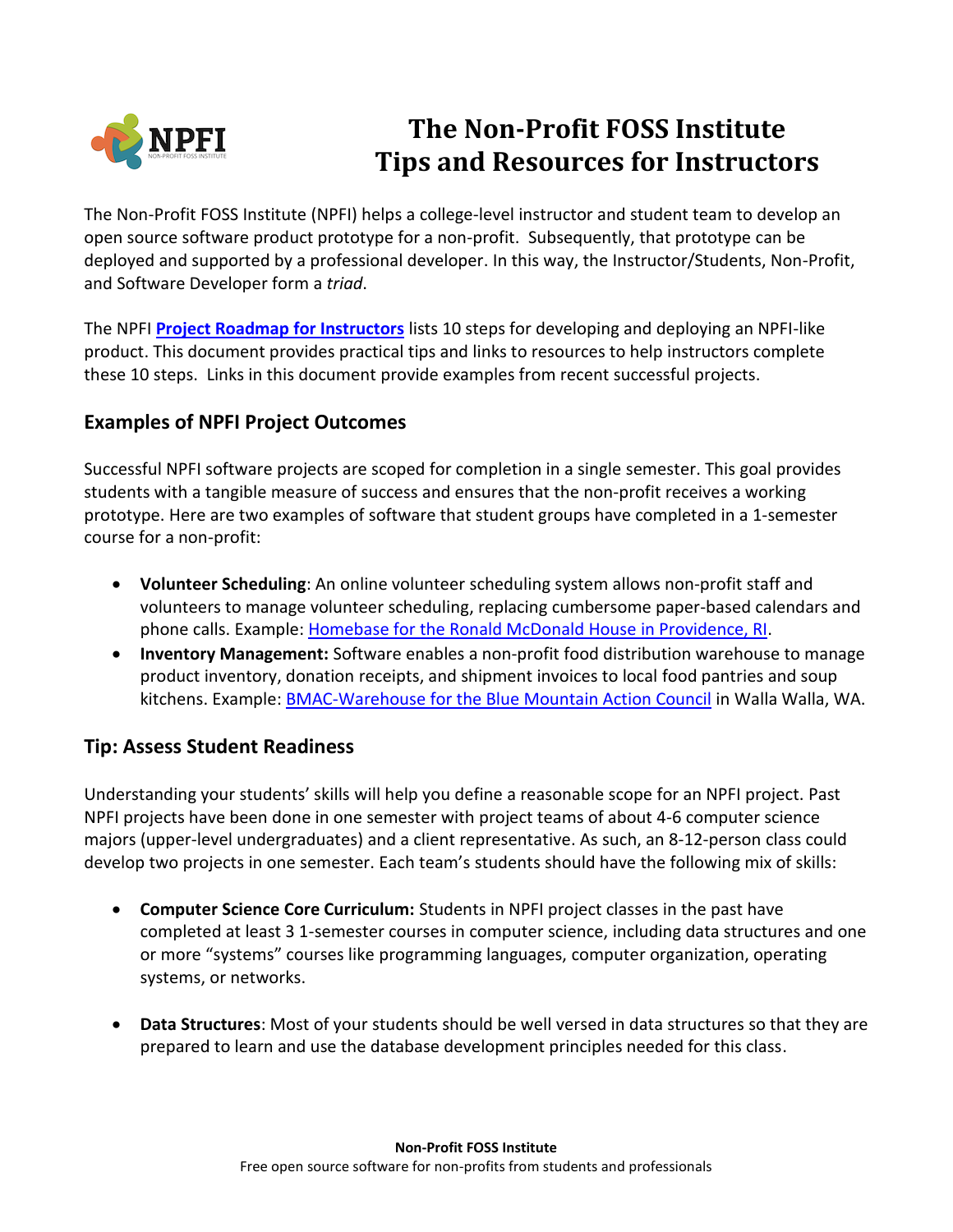**Analysis and Communication Skills**: Because this class focuses on interacting with non-profit staff members to build working software, one or more student team members should have good language and communication skills to help facilitate client feedback and develop meaningful user documentation.

#### **Tip: Develop Project Framework**

In general, NPFI projects are completed using an agile approach, with new functionality developed during each weekly or bi-weekly sprint. Each sprint initiates from a video call with the non-profit client where progress is reviewed and new development tasks are identified. NPFI provides the following resources for implementing this kind of agile development:

- **Syllabus**: The course syllabus essentially becomes the semester-long project plan, including milestones to be achieved during each sprint.
- **Design Document:** Design documents capture the project's requirements, goals, fundamental software architecture, and methodology.
- **Teaching Slides**: Slides from past NPFI-related classes can be customized for use by a new project.
- **Weekly Assignments:** Assignments from past classes can be customized to help scope each weekly/bi-weekly sprint
- **Class Presentations:** Past class presentations can be used as a model for students to present their project at the end of the semester.
- **Code Bases and Sandbox Database:** Reference software models can be used as a starting point for your own class Since all code is GPL-licensed free and open source software (FOSS), it can be freely refactored and embedded into new FOSS projects.

The NPFI website provides links to examples of these resources, which any instructor can freely download and use as a template for a new project.

#### **Resources**

A successful NPFI-like project requires a number of supporting tools and resources. Here's a summary:

- **Project Site for Collaboration and Document Sharing**: Past NPFI projects have established a [Google Community](http://www.google.com/+/learnmore/communities/) to store documents and allow instructors, students, and non-profit staff to post documents and share information. Each Community is associated with a [Google Drive](https://www.google.com/drive/using-drive/) folder for document sharing
- **Hosting Site for Sandbox Demonstrations**: Past NPFI projects have established an on-line server where the partially developed software can be uploaded and new features demonstrated to the client as they are developed.
- **Localhost Testing Environment:** Your project team will need to establish an individualized local server environment that facilitates individual student development and unit testing.